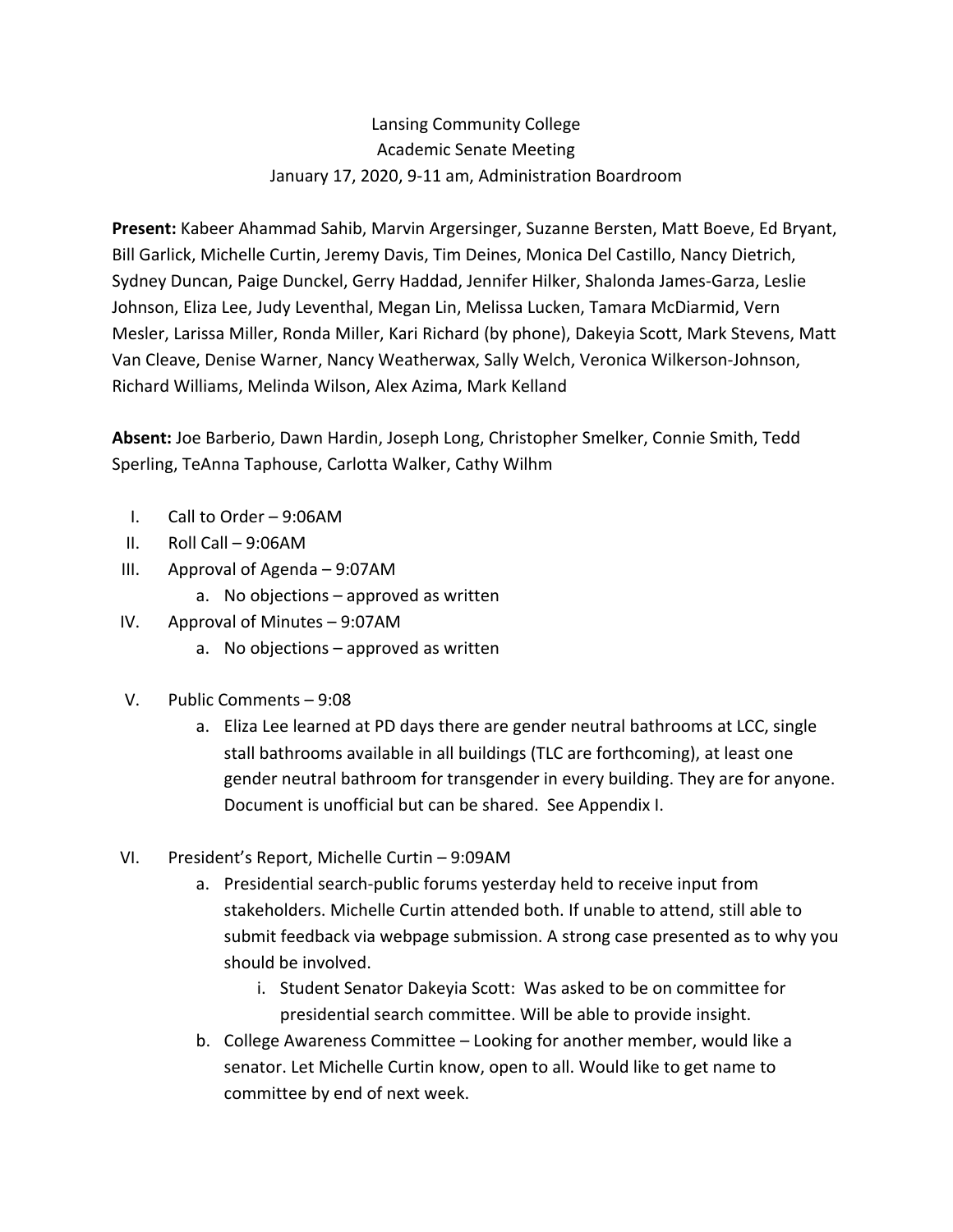- c. Colleague, Sally Pierce publishing student work as OER; looking for student work. Let Michelle Curtin know if interested, or contact Sally directly
- d. Next meeting, look at charter committees. Restructure positions. Recommendation to a have a Chair and Vice-Chair rather than Co-chair to keep clear as to who is in charge. Will discuss at next meeting, Michelle wants to provide time to think about the matter. Put more procedures in place for how individuals are elected. This came from feedback from past potential agenda items.
- VII. Provost's Report, Sally Welch 9:14AM
	- a. Next week the first multiple health trainings will start with a selective group of faculty, staff, and admin that will go through training. Open to others at a later time. Facilitated by HR.
	- b. Tracy Labadie has left LCC, certain assignments have been moved to:
		- i. Mark Kelland-HLC Accreditation Officer
		- ii. Eduardo Suniga-Perkins Coordinator
		- iii. Cheryl Garayta-Program Review Coordinator
	- c. Mark Kelland, Alex Azima, and Sally Welch working on policy based SOPs on the Senate's recommendations for Grade Reporting and Meaningful Time Feedback.
	- d. TLC updates: construction continues.
		- i. The scanner was moved to 3<sup>rd</sup> floor in CTE office.
			- Not available for use the  $21^{st}$  thru  $31^{st}$  of January as they are going through renovation. Available after spring break.
		- ii.  $3^{rd}$  floor back by Spring Break,  $1^{st}$  and  $2^{nd}$  floor then closed.
		- iii. Testing moving to StarZone after spring break.
		- iv. Computer lab will be temporarily moving up to 3<sup>rd</sup> floor.
	- e. Please complete the professional activities survey that Megan Lin's team set up last week regarding next PD days.
		- i. Thanks to Megan Lin and her team for the last week PD days.
- VIII. Consent Agenda 9:17AM
	- a. Curriculum Committee Recommendations
		- i. NEW PROGRAM OF STUDY :
			- • Community Paramedicine Certificate of Completion Includes proposed new courses: CPAR 250-Community Paramedicine I, CPAR 251-Chronic Care in the Community, CPAR 252-Community Paramedicine II, CPAR 270-Community Paramedic Clinical
		- ii. NEW COURSE REVISIONS: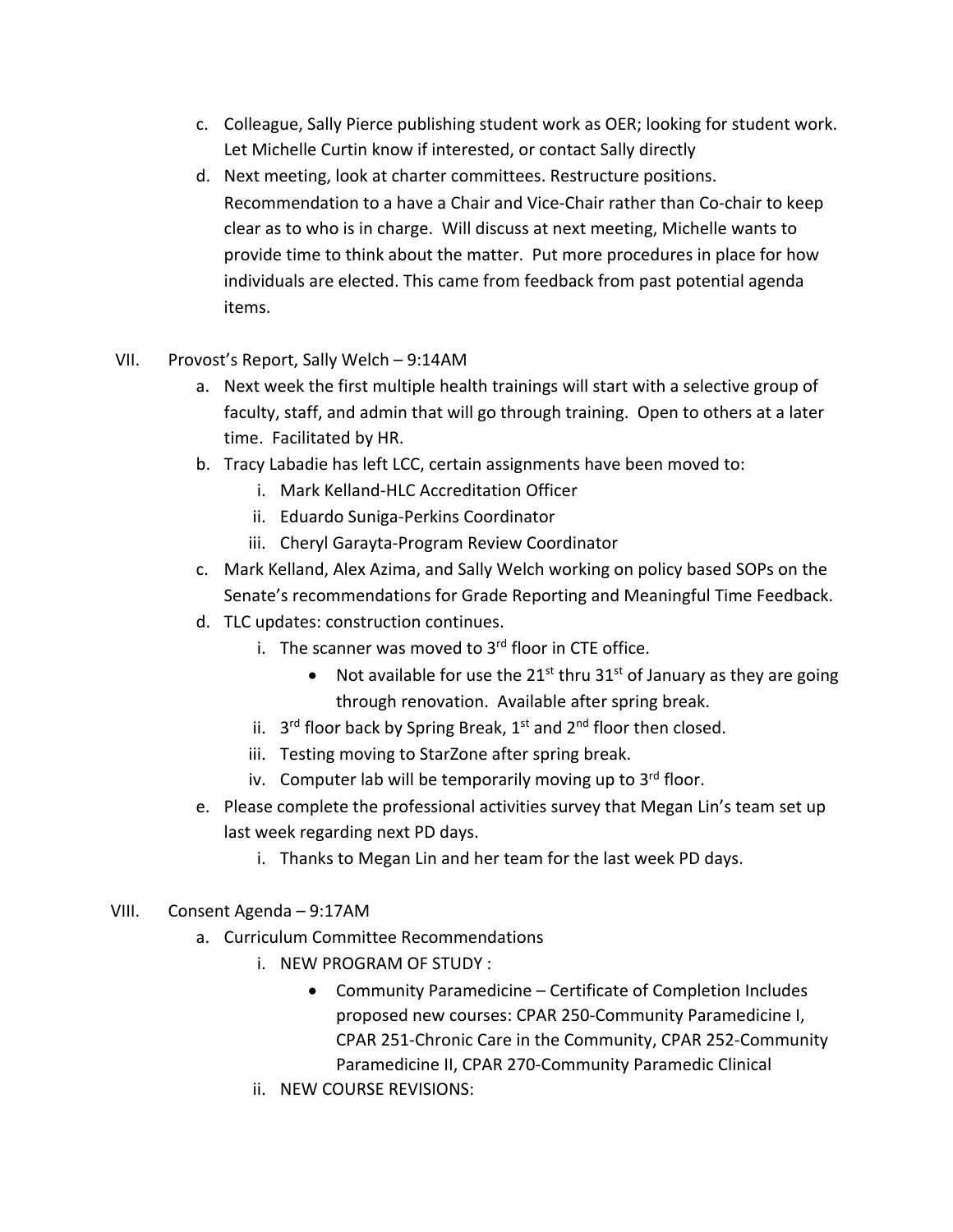- • LEGL 125-Legal Research and Writing I, LEGL 223-Domestic Relations, LEGL 225-Legal Research and Writing II, LEGL 228- Computer Appl for the Law Ofc
- iii. No objections approved as written
- IX. Communications 9:18AM
	- a. Senator Monica Del Castillo- Follow up on preferred named pronoun, asked participants to give feedback as to what they want to see. Gave to Tonya Bailey, there will be a variety of individuals working with her to get the content in place and determine how to facilitate.
	- b. Chief Diversity Officer Tonya Bailey- Team discovered during their presentation during PD days the feedback was to have diversity work on-line, working on that to make available to train and on-going training, available to faculty, staff, and students.
- X. Elections- Eliza Lee 9:20AM
	- a. Administrators, check that your list serve through secretaries are up to date with faculty, this is how the ballots are sent to faculty.
	- b. With the new Bylaws from last fall, 3.2.D, Kari Richards is on leave this semester so will be working with that Department to assign someone for the duration of her term which is this spring.
	- c. Mentioned previously we have (4) Integrated English Senators on the Senate. Based on Bylaws, only allowed 2. Due to combining of the departments, 2 positions will be phased out (Veronica-term is done this semester, will not repost this position, she is allowed and encouraged to be in involved as at-large). However, bigger conversation to have is to create a small team discussion about resolving the issue about number of positions based on department size. Realizing certain departments are bigger and may need more Senators. Discussions will take place over the next year and discuss possibly more adjunct positions, at-large adjunct positions. If interested in being on team, let Eliza Lee know. It won't be a large commitment. Any questions?
		- i. Senator Rick Williams- when are ballots supposed to go out?
			- $\bullet$  By March, 1<sup>st</sup> call for nominations, couple weeks, wait for acceptance. Actual ballots by spring break
- XI. Guided Pathways- Rafeeq McGiveron 9:24AM
	- a. Senator Michelle Curtin- This came from previous discussions, Guided Pathways was brought up, and felt further discussion was needed.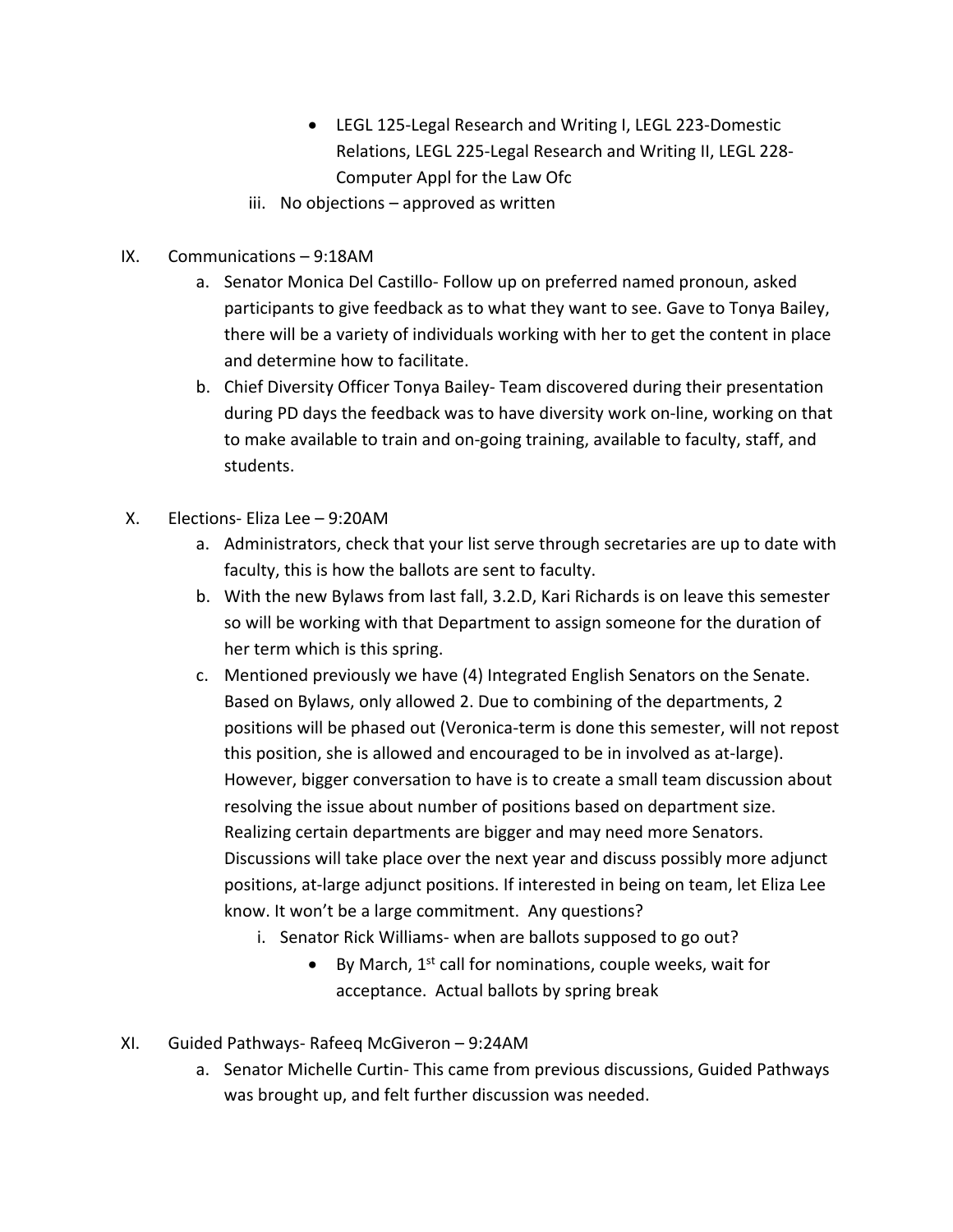- b. Academic Affairs Project Manager- Rafeeq McGiveron Discuss layout, have questions, just ask. See associated PowerPoint.
	- i. Layout refresher, 4 items
		- Mapping to student end goals
		- Helping student choose and enter a pathway
		- Keeping students on the path
		- Ensuring students are learning
	- ii. Fall 2017, rules enhanced the layout of pathway change. April and July took place. Narrowed down choices in Gen. Ed. Preferences widened back out in October 2017.
	- iii. October 5, 2017, Provost widen lists out, week later Registrars notified, and list serve updated. Degree Works was updated (shows student's progress in Major). Pathway .pdfs were not updated as they were already posted. Advisors were advising on the updated preferences.
	- iv. Degree works previewed in PowerPoint. Showed the updated preferences from fall 2017 view. Updating the .pdfs beginning fall 2019, went live in March/April, view of new Pathways on system-separated Gen Ed Recommended course, but for full list see the link provided on Pathway.
	- v. Senator Judy Leventhal- Academic advisors, very grateful for latest iteration of the guided pathway. Previous way was unusable. Time and effort in creating Pathways, talk a lot at LCC about student success, issue is the students need to know they exist and where to access. Some students know where to find. Tragic that we do not have mandatory academic advising at LCC. If so, Advisors can help students find information and help with student success. Think more seriously about mandatory academic advising to students to help students be successful.
	- vi. Senator Nancy Dietrich- Would love to hear student input
	- vii. Student Senator Sydney Duncan- She was fortunate and found information. Did scheduling herself, felt all was very informative and helpful. Appreciative.
	- viii. Senator Rick Williams- Love name Guided Pathways, what was the reason to go narrow in first Place?
		- • Rafeeq McGiveron: Reason cafeteria model can be difficult for students, (example: shopping for shoes on-line, too many choices can be difficult for individuals). Recommendations are good and then go wide.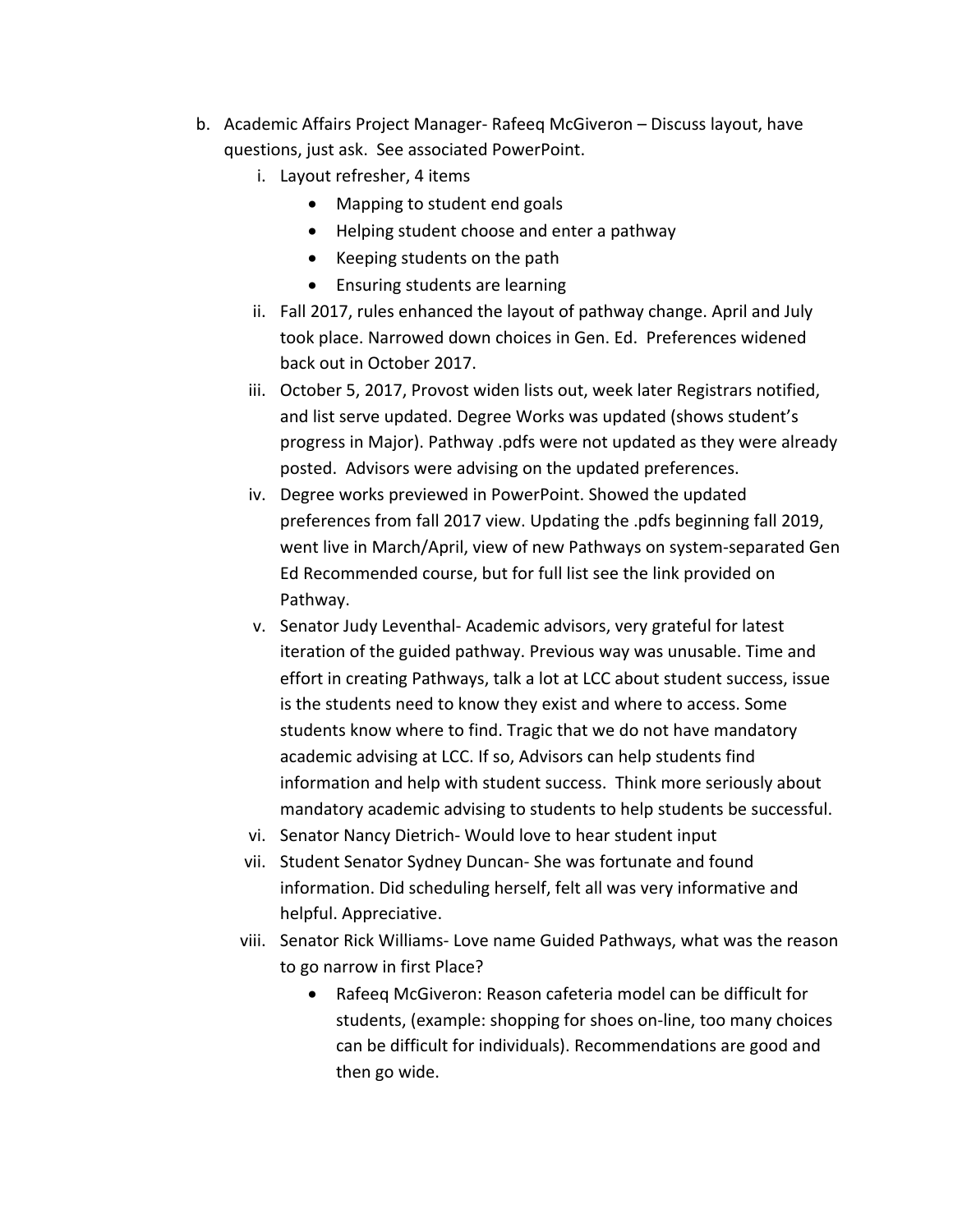- ix. Senator Tim Deines- Trying to still understand how it works. Unclear in Integrated English why our advanced English and literature course are being killed by Guided Pathways. If recommended Gen. Ed. course is not appearing on those recommendations, why are they not being seen? Students are largely unaware that taking Lit classes, Shakespeare, American Lit, this department is dying; trying to get on pathways entails ad hoc, go to every program leader and make a case for putting our new course, intro to lit-fall, on the recommended pathway; may be desirable, but many hours to make that case on an individual cases, ex. Child lit psychology great class. Would like some input on what goes on Guided Pathways.
- Pathways. x. Senator Eliza Lee- Would an SOP help what Tim said be useful? How should faculty go about getting on a pathway? Is there any sort of guidance down the road to help instead of going to each Program?
- xi. Rafeeq McGiveron Decisions made at each Program. Yeah, SOP sounds great. Doesn't have a great answer and hard to picture one. Ex. English a lot of great course and the same time English does that, Humanities says that, etc. etc. Nobody at top of college, faculty to faculty might be best way.
- way. xii. Senator Tim Deines Follow up to one of constituents, Gen Ed decisions should not be made at program level. They make decisions based on their program only, not always for the good of education.
- xiii. Rafeeq McGiveron: The paperwork must be completed for the course to be requested to add to Gen Ed. Then the Curriculum Committee, Senate, and Provost decisions finalize to being a Gen. Ed course. Department must start the process and reviewed. Provost may have questions. If student wants to use substitution for course in pathway, decision made at higher level at college.
- xiv. Senator Tim Deines Sort of. If made at college level, it standardizes what Gen. Ed is. That would make it less prone to certain programs which would make it falling out of recommendations.
- xv. Student Senator Dakeyia Scott Touch on senator Judy Leventhal mentioned about mandatory about student advising. Felt very helpful when she returned to school, didn't know certain schools only transferring certain classes. She signed up for classes that wouldn't transfer (MSU), Academic Advisors assisted in changing to correct classes. In Banner, is there a way students can see what transfers to certain schools?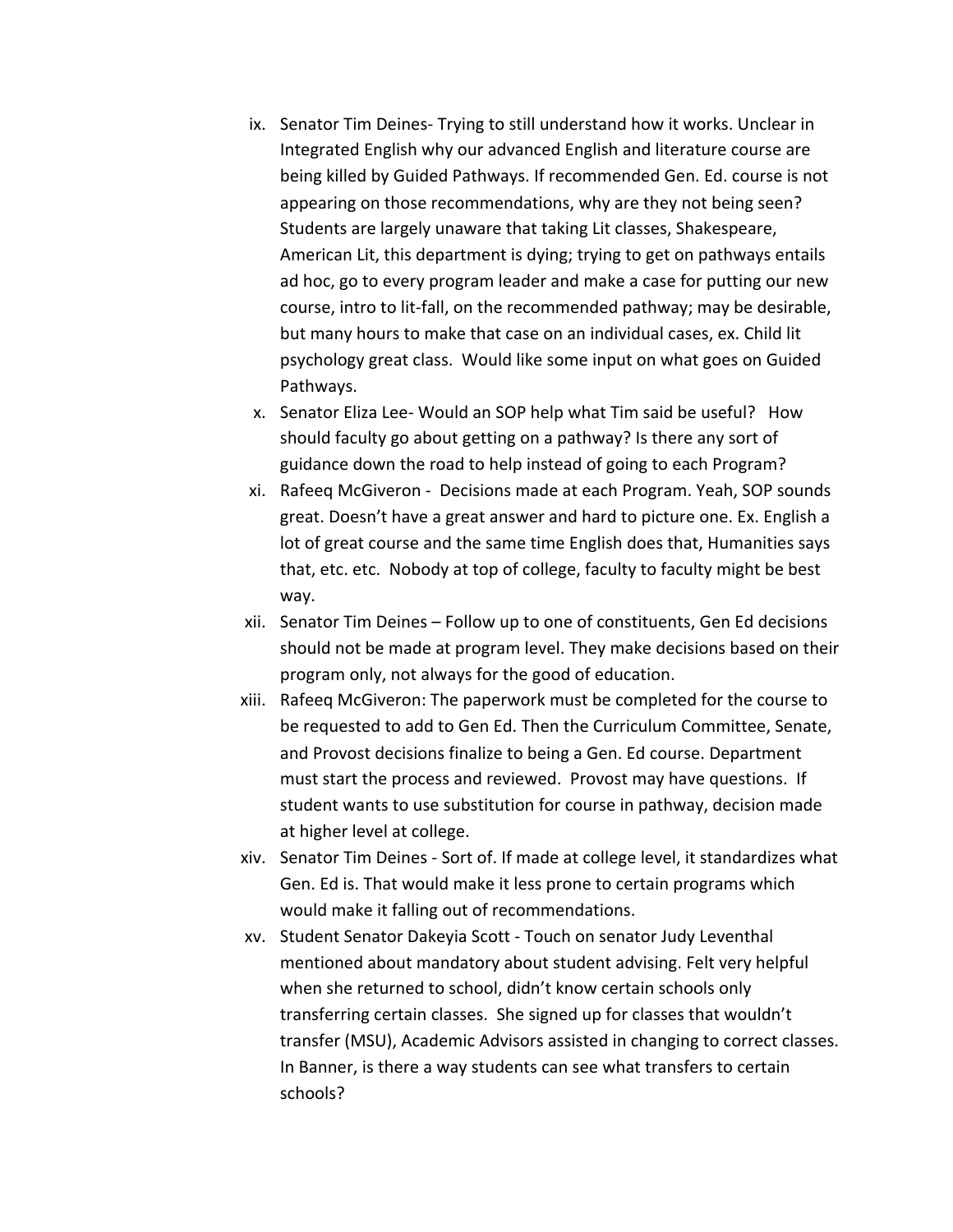- xvi. Rafeeq McGiveron mitransfer.org. This provides information of transfer courses. Provides a feed of from where to what school, add course to see what schools it transfers.
- xvii. Senator Matt Van Cleave Based on Senators Leventhal/Deines, as previously stated, pathways was a good idea, but students don't know about them, but Tim mentioned that pathways has a huge impact on certain courses, to me it seems that people are using the pathways as classes are suffering. Question, are students really looking at them? General questions, address why do we have Guided Pathways, my understanding is it is tied to financial aid. Restrictions to courses as different from when I attended.
- xviii. Rafeeq McGiveron when I was advising 10 years ago, the way it was being handled, we were out of compliance.
	- xix. Executive Vice President Lisa Webb Sharpe We were out of compliance. Also in 2011-12 Dept. of Education changed how long students can receive financial aid.
	- xx. Rafeeq McGiveron- Always had curriculum guides, pathways is just a different version.
- xxi. Senator Tamara McDiarmid Comment on Senator Deines comment, about program specific, some programs there may only be Gen. Ed. tied into special programs so the recommendations we will make may not give them the greater scope as it may not be beneficial to the students benefit. It doesn't tie in as much as other classes, not a lot of freedom if they are on certain tracks. Wish we had that freedom, it limits Gen. Ed. recommendations
- xxii. Senator Mark Kelland Thinks mandatory advising is ideal, came from school that had it, support it. Concern if moved in that direction, do we have sufficient advisors and we are just entering into the budget process so now would be the time to move forward through the Senate to make a recommendation for more advisers.
- xxiii. Senator Judy Leventhal Simply no, not sufficient, if went to a case model, each advisor would have 350 students per adviser with our current 11 full-time and one supplemental advisor. Address whether students are finding and following pathways, yes finding. Advisors are showing students and using them. Students are still confused, what order do I take them, students come in with transfer courses, get off track. FA a lot of work comes back as only classes in major will get FA.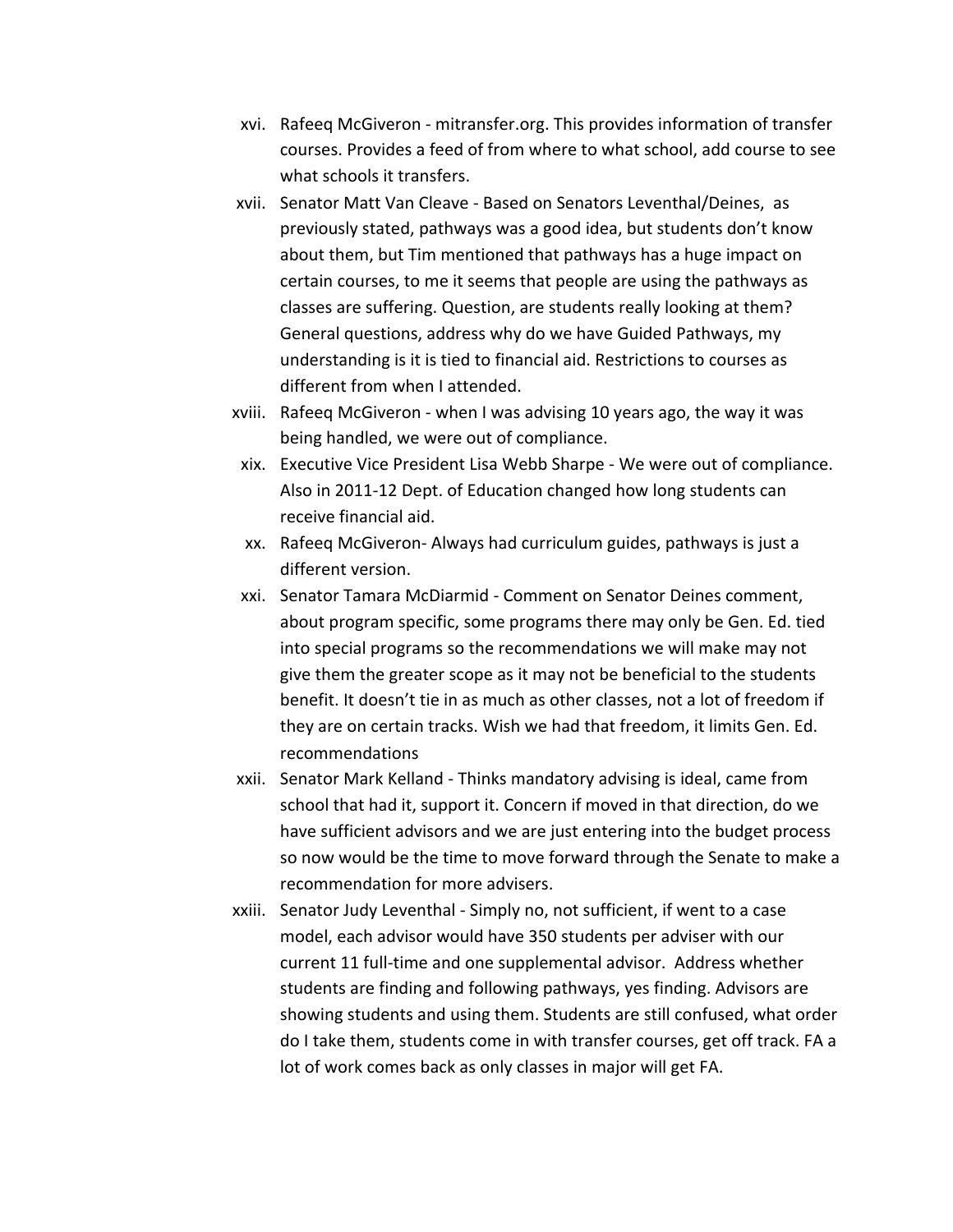- xxiv. Senator Eliza Lee Agrees and disagrees with Tamara McDiarmid, a discussion needs to take place with programs as to Gen Ed programs. Gen Ed's on programs that are appropriate. Discussion between programs and Gen Ed to understand what's best for students, but Gen Ed may have suggestions available.
- xxv. Senator Nancy Weatherwax- Comment related to Tamara McDiarmid and that literature course does not work in program. Criminal Justice and literature does help with assisting students in understanding. Broader point, as most of comments have indicated as we feel a real concern of the recommendations, that yes with the revisions that have taken place, that providing a full list of options, most people take what is recommended especially if it's what the advisor tells them what to do, which takes back to the narrowness. Recommended to move away from the recommended list and provide full-list. All students, even exceptional ones like Sydney, to work with academic advisors. No names, but some advisors do not advise students that they don't provide beyond recommended.
- xxvi. Senator Judy Leventhal Understand if a student states they "hear" something by an advisor, it may have been said by someone who works in StarZone, not specifically the trained academic advisors. As we advise students not to always believe what is heard in the halls.
- xxvii. Senator Monica Del Castillo- Academic success coaches to connect students with process needs, people, and departments. Wondering if for short term, if the success coaches when meet with students, at least at the intake process, not suggesting academic advising, but say it's an important piece, advise where StarZone is located, and to show them the information to know is available, and strongly encourage meeting with academic advisers.
- xxviii. Faculty Jim Luke Broadly part of struggle and reason of guided pathways gone on, it's been an attempt to develop templates and stereo type. There is no average student and even more true now. If don't understand comment, book reference, it teaches the same thing. Particularly range of pathways, goals, etc. is so broad with designing pathway, very difficult. Correct impression about college algebra and calculus, none. Must have college algebra for 4 year degree in Business.
	- xxix. Senator Leslie Johnson Underlying problem that the guided pathway is we have never given faculty time across department and programs to have serious discussions with good, innovated discussions, we have a cut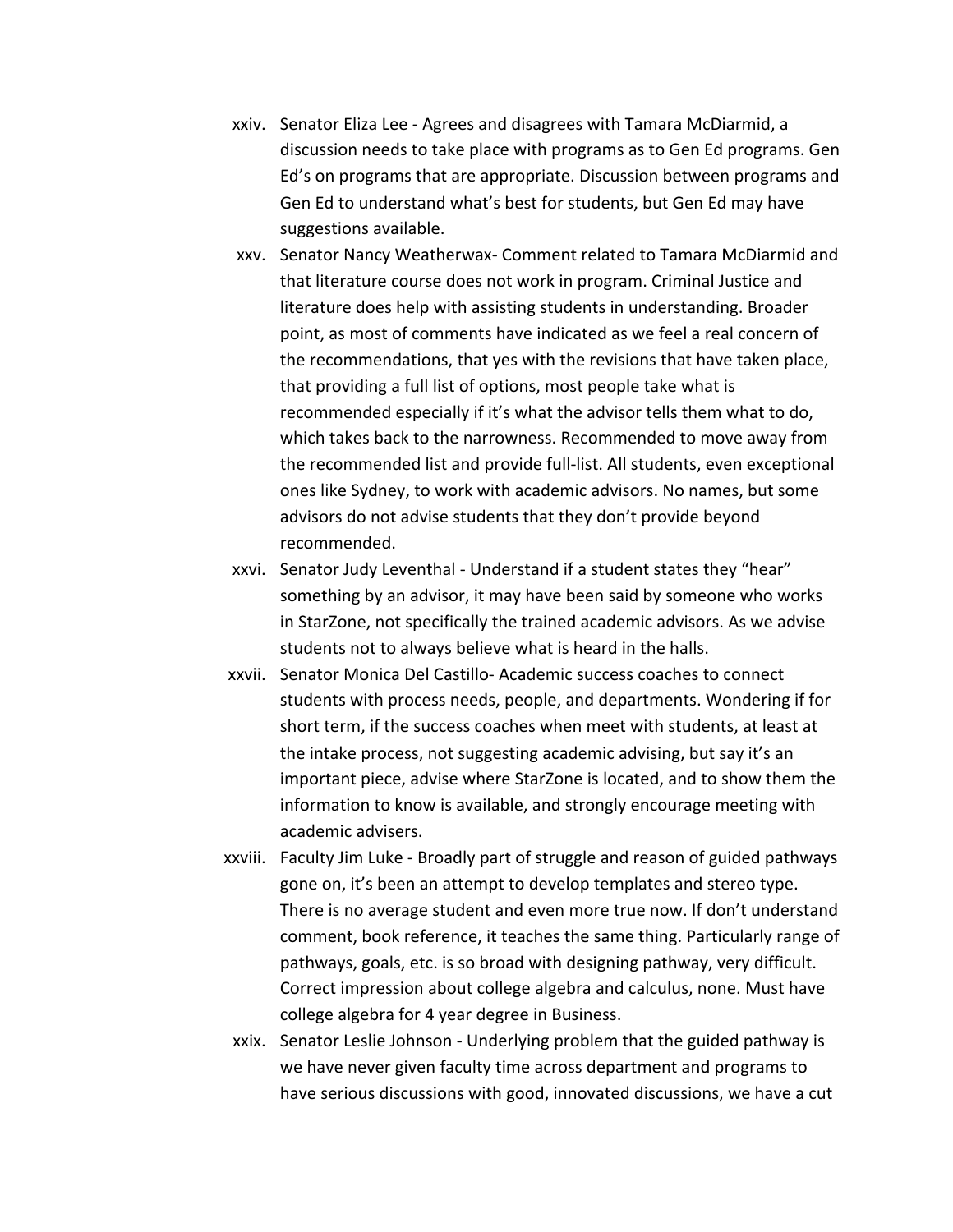and paste solution with no input from faculty and what should be included. Same conversations over again. If we want to change, taking a breather and giving faculty time and space to discuss and decide. This time and space has never happen and we continue with same discussions.

- xxx. Senator Shalonda James-Garza- Success coaches is part of the intake, but do not tell students what classes to take. This is why there is a huge percentage of referrals to academic advisers.
- xxxi. Senator Michelle Curtin- Guided pathways, develop to keep students on track and obtain degree without a lot of financial debt. Have we provided to narrow and to large, hinder classes as not in recommended. And determining what was recommended, did we provide sufficient faculty input. Whether or not should guide pathways exist, we want students have enough choices to get their degree but not struggle getting there.
- xxxii. Rafeeq McGiveron Looking at recommended courses, every academic department does do a review of their pathways every year. Then come to Academic Affairs for finalization and submitting to web.
- xxxiii. Senator Michelle Curtin Add further conversations to future items, send comments to me.
- XII. Communication- Eliza Lee 10:06AM
	- a. Want to improve communication between Senate and constituents, not mandated. Ways that Senator communicate differs, some have workspace to send updates, email out updates, for you to decide how to disseminate information. Have had whispering of not getting enough or too much information. Starting this semester, will make a bullet point of each meeting, 4/5 items, what is coming up next, send out by Monday so you can send to your constituents in program. If not sure how to, Eliza Lee has all list serves for all departments, she can assist. Hot topics, coming up next, immediate input, to get to your departments. Remind to read *The Star*. Questions:
		- i. Internal Communications Coordinator Karen Tommasulo- The Star always has a summary of the Academic Senate meeting.
		- ii. Senator Michelle Curtin- Immediate take away, the Hot Top of the week, what do they want to know, particular issues that are taking place at the Senate, what input you want, opportunity to provide important issues and that everyone has a voice, better resolutions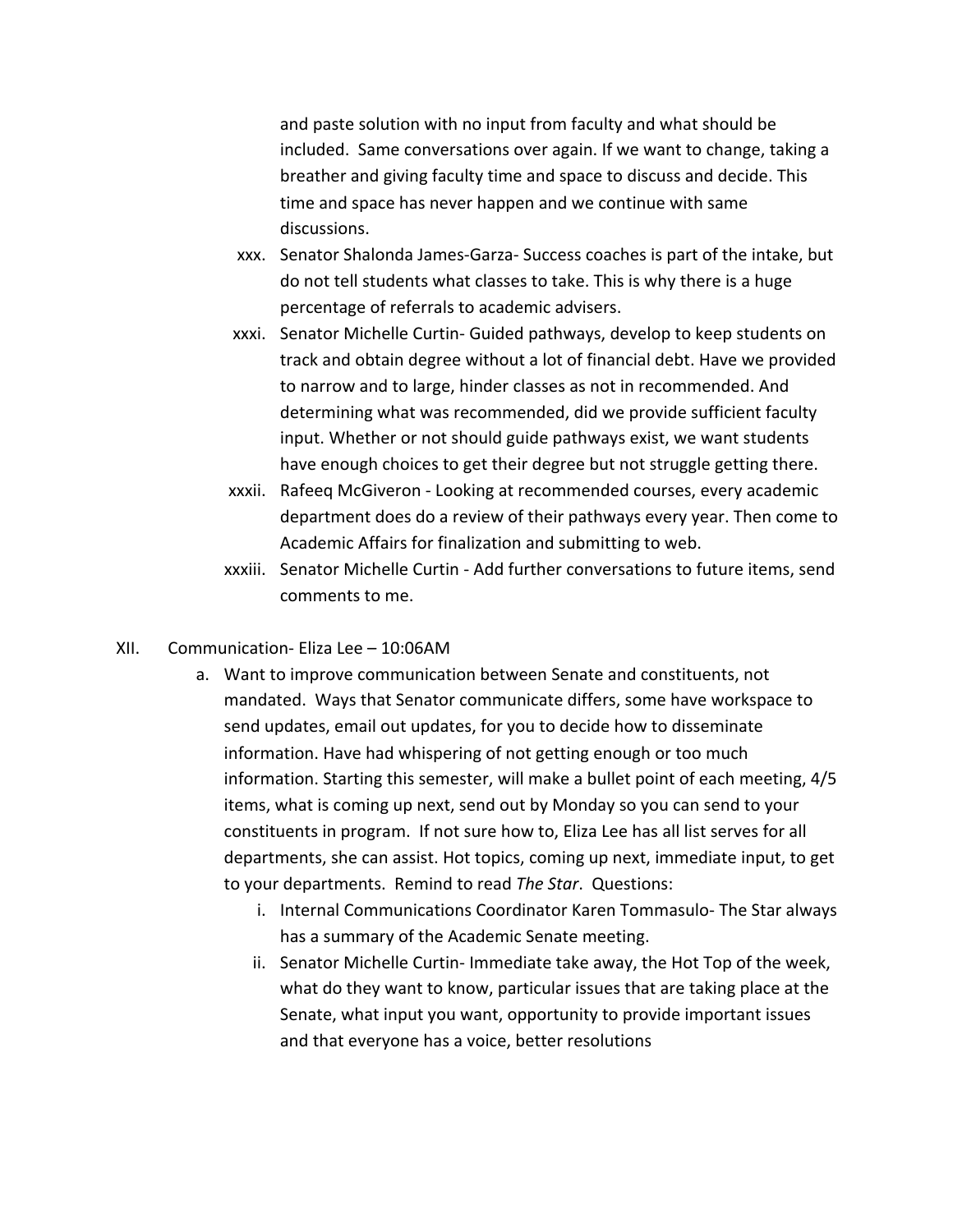- iii. Senator Eliza Lee- It would have been OK for the secretary to send, but better from Senator in department so they know who is their representative.
- iv. Senator Monica Del Castillo Better for interaction within departments.
- XIII. Meaningful feedback 10:10AM
	- a. See Appendix II. Summary of group discussion at last meeting.
	- b. Senator Michelle Curtin: Part III of Initiative, great discussions about meaningful feedback. Note: First two questions address using D2L gradebook and timely feedback over email. Gather more information about your concerns or situations that would be outliers so we have the information, purpose for feedback. Final part is grades, is there a recommendation or guideline we could put forth that would be suitable to everyone, may be successful for students, but is also doable for faculty. Stalled, as Dean Clark would say "can't fix a problem until the elephant in the room is addressed". What concerns do we have it would turn into a policy. If you think putting forth a guideline is risky, great effort by those in the room, but let's bring it out and discuss, in good faith for the better for students, not turn into a communitive policy. Start with feedback, agree that quick feedback, how quickly should it be grades and put in electronic review, different time frame for on-line courses. Would students who take on-line would they have similar expectations and policies. We know what the best practices are and what is necessary for success. Draft some sort of resolution for receiving, grading, and reporting.
		- i. Senator Paige Dunckel- Should go to department for discussion
			- Senator Ed Bryant seconds
			- Senator Leslie Johnson agrees.
			- • Senator Michelle Curtin- Clarify, if we had direction, would that help have the department to set guidelines?
			- • Senator Leslie Johnson- Yes, MSU did for faculty, provide a timeline to faculty/department to review, discuss, and make recommendations
		- ii. Senator Mark Kelland- As HLC rep., HLC looks for consistency across the college, allows the senate to draft a broad policy to allow Departments/Programs to fine tune for their area.
		- iii. Senator Rick Williams Change wording from guideline to expectations. Take away the sharpness of guideline to a softer expression like expectations.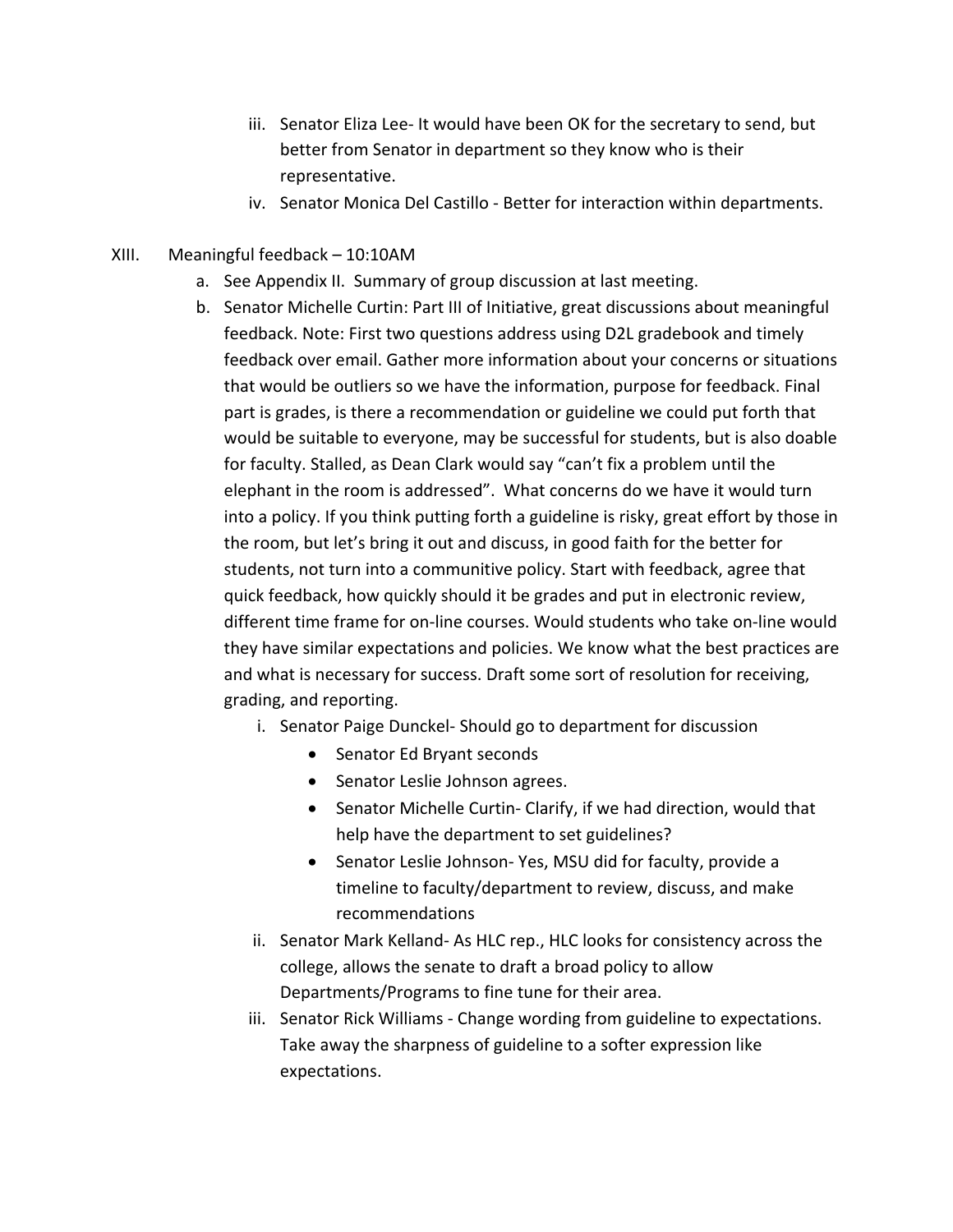- iv. Senator Michelle Curtin- The senate is putting forth expectations of reporting.
- v. Senator Matt Van Cleave Curious to know for those who are saying that it should be left to Department and reasons behind it? I can see one of the reasons being differs by what course it is. There may not be a one size fits all, unsure if that was the concern. If is the concern, you could have a very wide recommendation coming from Senate that would leave quite a lot of room to discuss, if advised for HLC.
- vi. Senator Michelle Curtin- I think a broad resolution for programs, seems reasonable.
- vii. Senator Eliza Lee Mark Kelland-Could we make a resolution by the Senate body, that departments put in their Program Operating Plan, would that be to specific or to broad?
	- • Senator Mark Kelland Yes, varies differently by program, we could draft a broad resolution
- viii. Senator Ed Bryant- Depends on assessments, chemistry has on-line homework systems with feedback, Respond to students by writing feedback on exams to students, and expect students to keep exams for semester. Be conscious of what format written in based on assessment
	- ix. Faculty Alex Azima- Write by department, bring to senate to review, and then think of common policy at that time. Bi-product, have senators to have conversations with departments.
	- x. Senator Nancy Dietrich Include in operating plan, discipline specific. Then for students, section syllabi to add a section regarding information.
- xi. Senator Megan Lin- Question #3 on handout, did the Senate come to conclusion as to what meaningful is? I think important it is consistent to what we think of for meaningful feedback and timeline. I agree that a broad recommendation, but should be decided by programs as could represent differently by programs.
- xii. Senator Melinda Wilson Asked about what a resolution would look like? Suggest we take look back, what this really is, can we combine this, defining types of feedback, assessment how long it takes, suggesting we take a different angle/approach. Take a look at the faculty/student relationship and what it's all about, faculty expectation and students expectations and what is expected of each other and perhaps look at a resolution to that and what is most effective.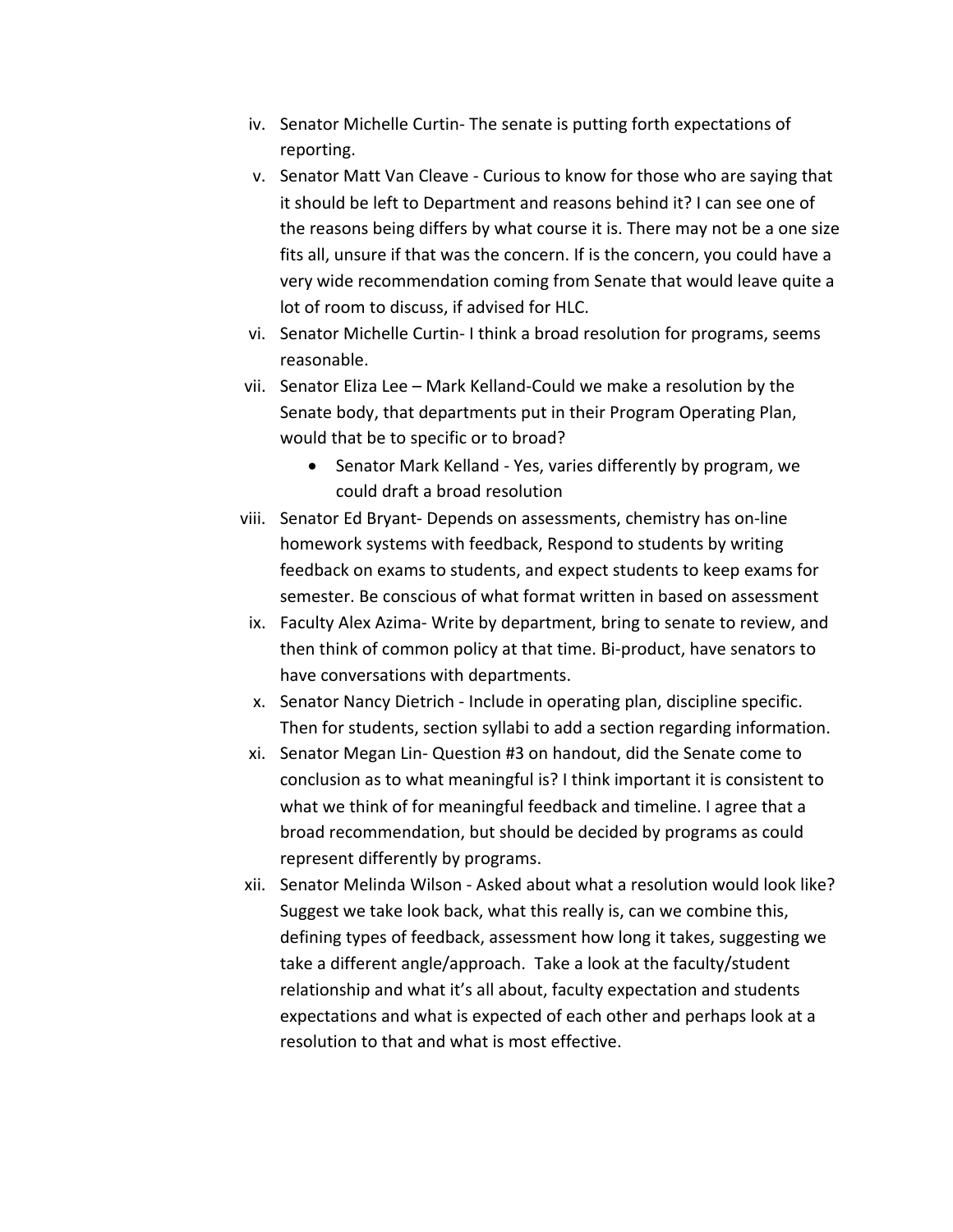- xiii. Student Senator Sydney Duncan- Consistency to students, faculty workloads different, students don't care about faculties work load, they talk and stop taking classes of the faculty that are not consistent.
- xiv. Dean of Student Affairs Ronda Miller- Echo what Sydney says about consistency to students. Students need to know where they are at academically, where the different guidelines take place.
- xv. Senator Denise Warner- Come up with a broad statement. As a parent, shocked to learn that when asked about how she was doing in classes, she has no idea as professors have not reported anything (this was at  $\frac{3}{4}$  through the semester). Student on pins and needles as she has no idea of how she is doing as no feedback from professors. A good idea of broad enough policy as to periodic or meaningful feedback given throughout semester, broad enough, then each department/area can define themselves to put in operating plan. Senate should give a broad expectation for reporting and feedback through semester.
- xvi. Senator Jennifer Hilker- Previous discussion that we all shared and discussed, are we going to review definition again or go broader.
- xvii. Senator Michelle Curtin- Regarding the definition documented that meaningful feedback was left as faculty/student relationships. Not close yet.
- xviii. Senator Leslie Johnson- College set standard, absolute believe at the stake of student be set a program level. The review of English paper cannot be graded and respond as quickly as a math exam. Definitions are important. Grades or academic standing versus feedback. Feedback is for learning and grades are for \_\_\_\_. Grades not so important, feedback is how a student is doing. This policy has include expectations of how to form, etc. etc. Needs to be a whole lot of what happens when it doesn't happen. What happens to faculty when not following guidelines? If you are staff member and student here, how complaints are handled- differently across college.
	- xix. Senator Michelle Curtin- At program level, could we consider drafting a resolution with those specifics, on assignment based, multi-choice test, rather than paper.
	- xx. Senator Kabeer Ahammad Sahib- In science do feedback all the time, D2L drop box, tell me what they expect. Baseline for me and expectation for student. Upload by quarters in semester so the student is aware. You need to give them feedback periodically, not by each assignments. When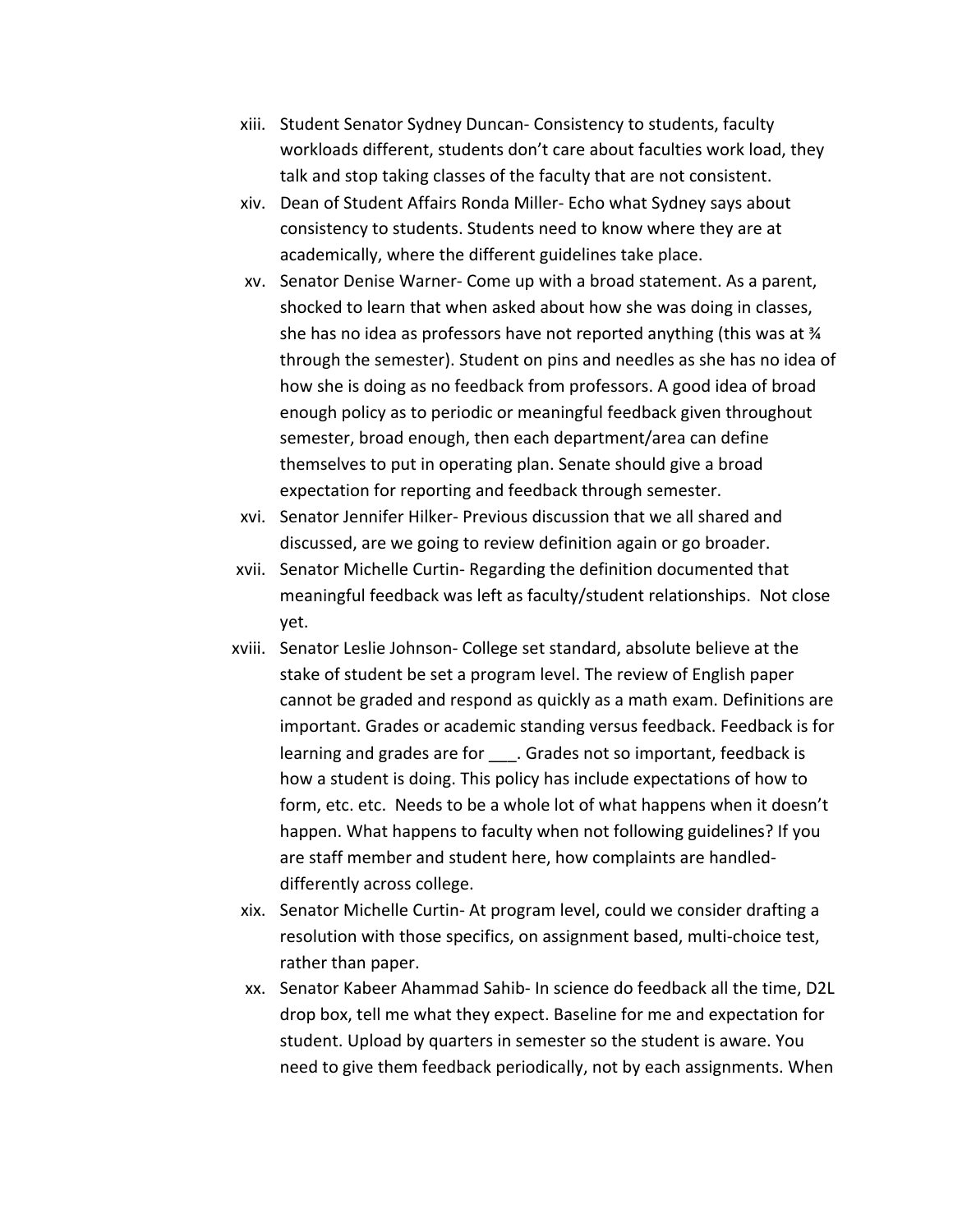taught at MSU, 400 students in class, giving feedback is difficult, LCC 30- 40 students only, feedback possible.

- xxi. Senator Mark Kelland- No doubt to write a good resolution, important to keep in mind that consensus is not the same as agreeing.
- xxii. Senator Eliza Lee- Motion to take feedback received today and take back to Executive Committee and draft a Resolution,
	- Mark seconds.
	- one nay (Dunckel)
- xxiii. Point of order: Discussions before vote,
- xxiv. Senator Melinda Wilson- Are we ready, have we discussed enough?
- xxv. Senator Michelle Curtin- We have not, but getting a starting point. You are encouraged to make changes and submit prior to next meeting.
- xxvi. Senator Gerry Haddad Whatever is decided, to put in class syllabi as students need to know what they are getting
- xxvii. Senator Monica Del Castillo- To give to department/programs and provide feedback, give them a working document, obtain from senate, review with department/programs, obtain feedback, come back to review.
- xxviii. Senator Mark Kelland- Moves a substitutive motion, Executive Committee draft a working document to take back to discuss with their Department/Programs, provide feedback prior to next meeting and discuss.
	- xxix. Senator Paige Dunckel Confusion, I thought this was an initial discussion to see if we should draft a resolution.
	- xxx. Senator Michelle Curtin- Want to draft a resolution and review, a frame work form for further discussion. Motion on the floor sent back to committee, back track resolution, we will draft a frame work for further discussion.
- discussion. xxxi. Senator Matt Van Cleave- Good idea of having something to talk about, more fruitful conversation. Important, whatever comes out here, whether comes out of Senate, shouldn't keep programs from supporting. Wide enough, but important that it wouldn't hinder teaching.
- xxxii. Senator Mark Kelland motions to vote to continue discussion in a structured way and prepare a frame work resolution via the Executive Committee, then bring back to the Senate for review.
	- Approved without objection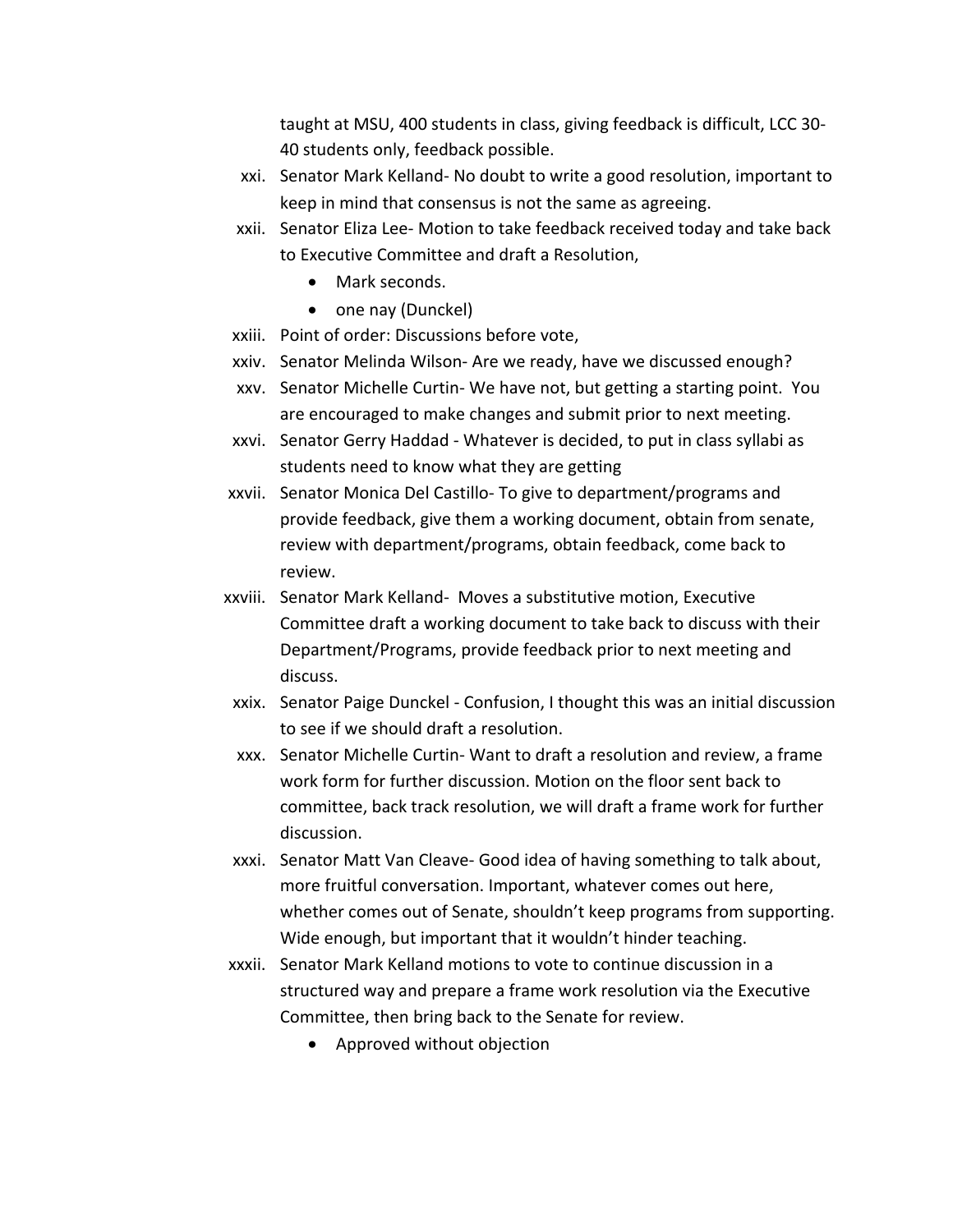- XIV. Potential Future Agenda Items 10:43QM
	- a. Senator Leslie Johnson Suggest that a review of the college-wide grading standards. Never discussed since she started here. Other options available.
		- i. Senator Ed Bryant- Laboratory classes have different expectations
		- ii. Senator Leslie Johnson- Suggestion was brought to her and by personal experience, smaller the increments in grading, can provide easier faculty grading, large scale-more difficult. Provide more increments to faculty for grading
- XV. Motion to adjourn
	- a. Motion by Senator Eliza Lee
	- b. Second by Senator Mark Kelland
	- c. Approved without objection (10:44AM).

 *Purpose: The purpose of the Academic Senate will be to provide faculty input and advice to the administration concerning issues of College-wide educational philosophy, College- wide academic policy, and priorities in the College-wide deployment of capital or financial resources, except as covered by the scope of collective bargaining. The Senate will be proactive and collaborative in its approach, seeking consensus whenever possible, and will foster and support effective and transparent communication with the college community. Student learning is the ultimate goal of this body.* 

 Respectfully submitted by Academic Senate Secretary, Eliza Lee, with special thanks to Penny Tucker.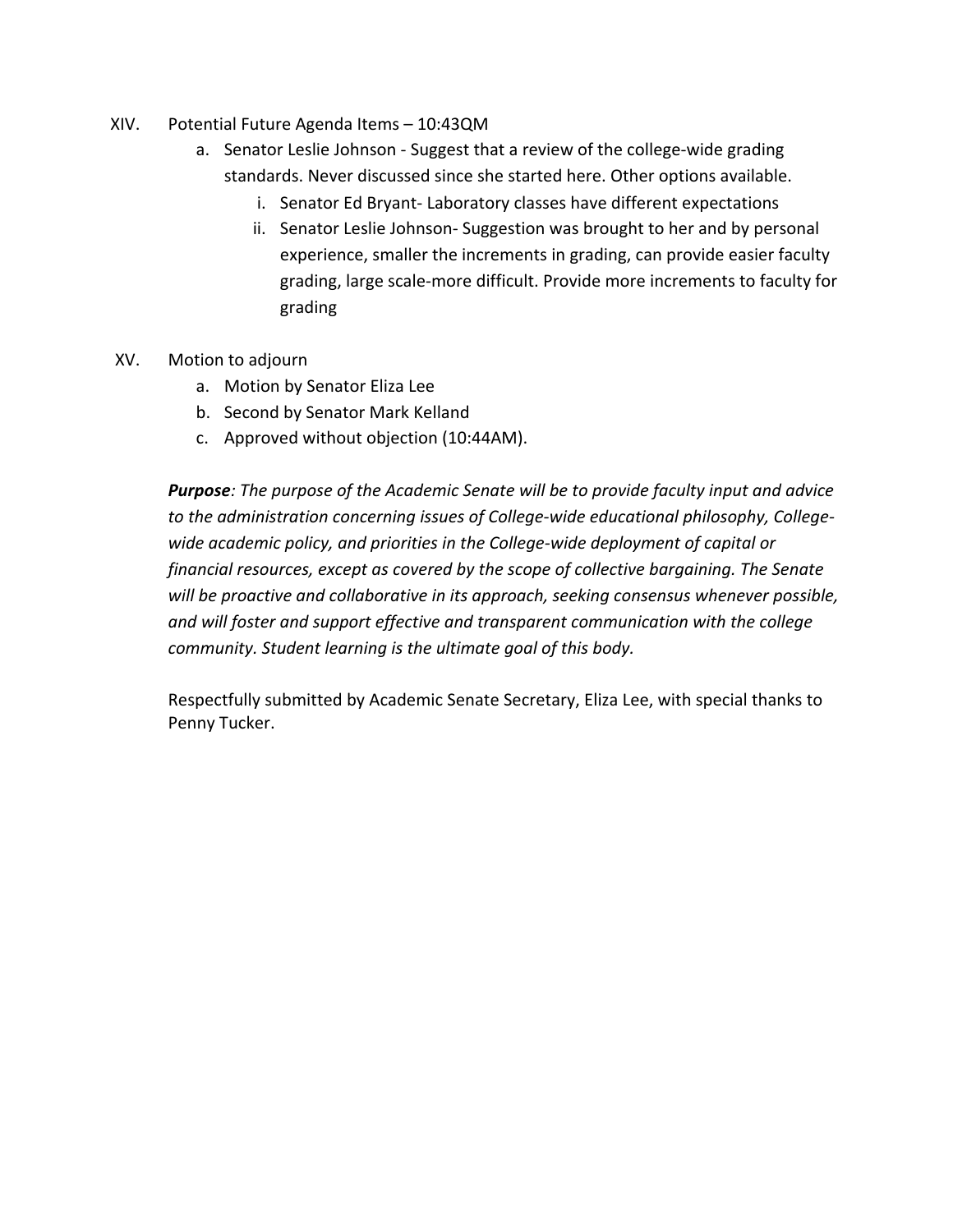## **Appendix I**

# **Gender Neutral Bathrooms at LCC (single-stall)**

#### Gannon:

- 1<sup>st</sup> floor across from Black Box Theater
- 2<sup>nd</sup> floor Two restrooms on either side of Fitness Service Center room #2130
- 2<sup>nd</sup> floor Two restrooms on either side of locker room entrances

Arts & Sciences:

 $1<sup>st</sup>$  floor – one restroom next to S-101 around corner from divisional office

Health & Human Services:

Lower level – one restroom marked Faculty/Unisex next to room 027 ("Data Head Ends" room)

3rd floor – one restroom #330

West Campus:

 In Greenhouse there are two restrooms that are marked as Men's and Women's, but they are single-stall and have a locking door.

 There is also a single-stall restroom in the Fitness Center behind the front desk which includes a shower, next to M126.9

TLC Building: coming!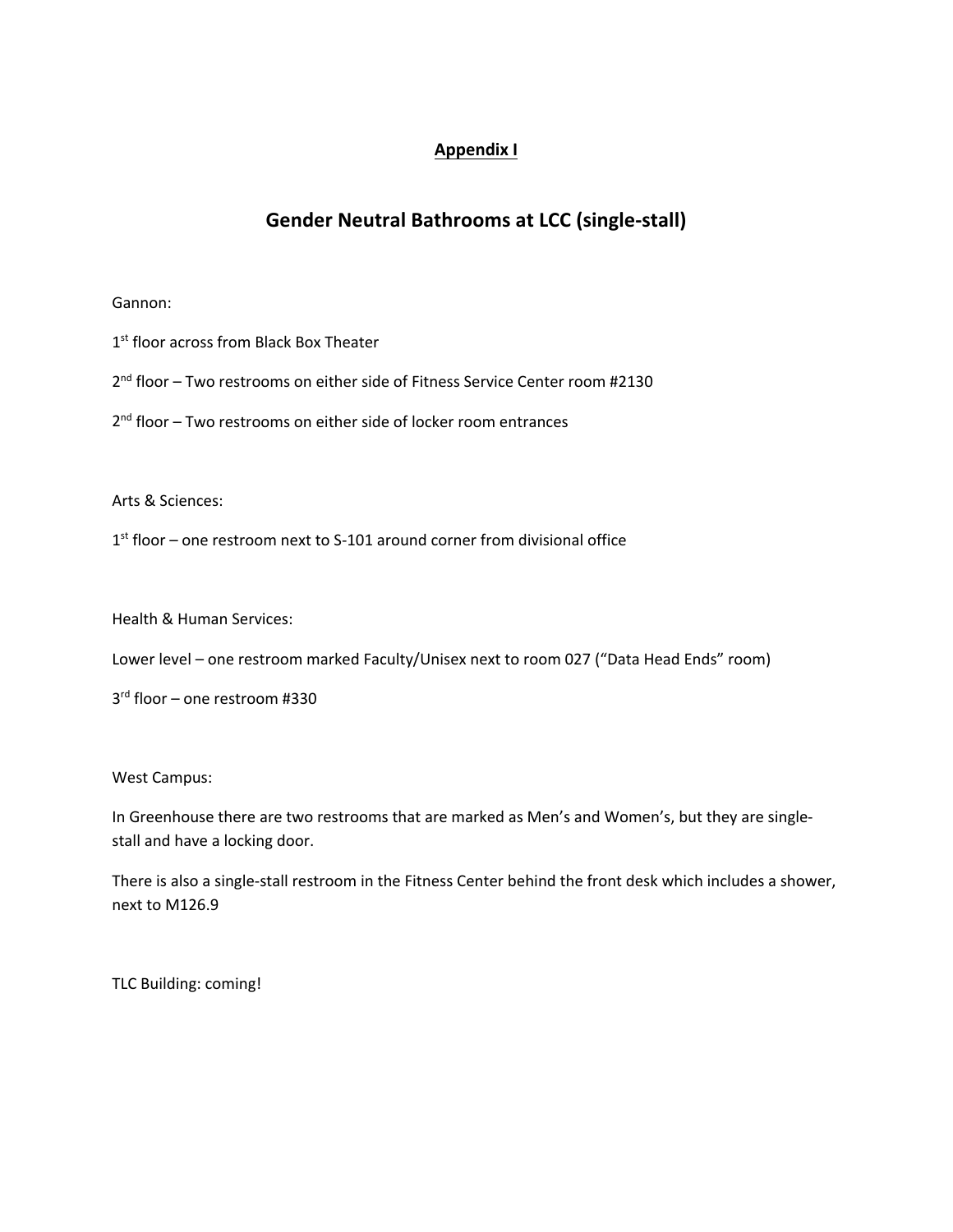## **Appendix II**

### **Meaningful Feedback Discussion**

- 1. For the Senate resolution regarding the use of the D2L gradebook are there any guidelines or information that you think is important to include in the draft of the operating procedure and/or policy?
	- Allow use of other gradebooks if equivalent.
	- Onboarding of faculty.
	- How faculty are notified of problem.
	- Pedagogy behind gradebook belongs to faculty.
	- Recommendation only, not policy. Too rigid.
	- Make it required, not just recommendation.
- 2. For the Senate resolution regarding timely email response are there any guidelines or information that you think is important to include in the draft of the operating procedure and/or policy?
	- Exceptions for unexpected events (health, illness, etc.).
	- College/faculty development and support should be defined.
	- Possible tech issues.
	- No, start small, see how it goes.
	- Don't micromanage faculty
	- Which email? D2L or Gmail?
	- Business hours
- 3. How would you define the phrase "meaningful feedback" in relation to best practice by faculty and student success?
	- Focus on open relationship between faculty and students.
	- Contextual. Feedback is not just a grade, feedback is learning and growth.
	- Should be instructional, something you can learn from. Not just right and wrong.
	- Feedback versus grade.
	- • Where is student in the class so they can make adjustments as needed. This needs to be close to real time.
- posted in D2L early in the semester? If so, how soon should it occur? 4. Considering student success, do you believe that it is important for a graded activity to be
	- • Generally yes. More pertinent to online courses. F2F classes can get F2F feedback. 48 hours after assessment is graded.
	- Yes, meaningful one, not just the checkbox to meet the policy.
	- Individual to program/ course. Let Division/department handle